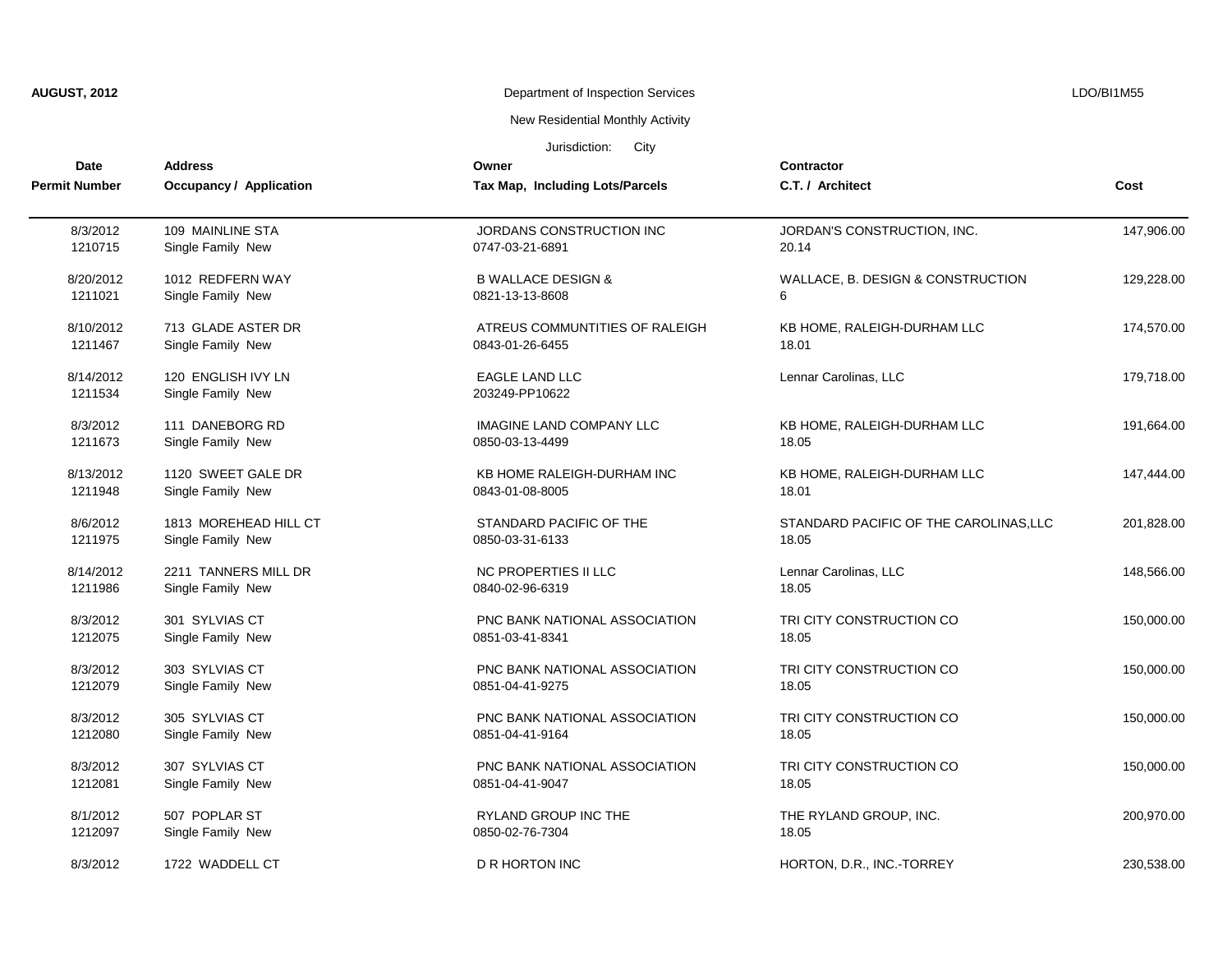New Residential Monthly Activity

| Date          | <b>Address</b>                 | Owner                                 | <b>Contractor</b>                  |            |
|---------------|--------------------------------|---------------------------------------|------------------------------------|------------|
| Permit Number | <b>Occupancy / Application</b> | Tax Map, Including Lots/Parcels       | C.T. / Architect                   | Cost       |
| 1212110       | Single Family New              | 0850-03-01-2728                       | 18.05                              |            |
| 8/13/2012     | 324 WINDRUSH LN                | <b>HEARTHSTONE MULTI-ASSET ENTITY</b> | <b>BEAZER HOMES CORP.</b>          | 196,548.00 |
| 1212112       | Single Family New              | 0840-04-93-5347                       | 18.05                              |            |
| 8/6/2012      | 108 S HYDE PARK AVE            | <b>BRINKLEY HARRIETTE</b>             | HABITAT FOR HUMANITY OF DURHAM CO. | 120,780.00 |
| 1212123       | Single Family New              | 0831-14-43-8356                       | 10.01                              |            |
| 8/9/2012      | 100 STRATFORD LAKES DR         | <b>CENTEX HOMES</b>                   | <b>CENTEX HOMES</b>                | 147,180.00 |
| 1212132       | Townhouse New                  | 0729-02-58-7547                       | 20.10                              |            |
| 8/9/2012      | 100 STRATFORD LAKES DR         | <b>CENTEX HOMES</b>                   | <b>CENTEX HOMES</b>                | 123,948.00 |
| 1212133       | Townhouse New                  | 0729-02-67-1933                       | 20.10                              |            |
| 8/9/2012      | 100 STRATFORD LAKES DR         | <b>CENTEX HOMES</b>                   | <b>CENTEX HOMES</b>                | 123,948.00 |
| 1212134       | Townhouse New                  | 0729-02-67-1924                       | 20.10                              |            |
| 8/9/2012      | 100 STRATFORD LAKES DR         | <b>CENTEX HOMES</b>                   | <b>CENTEX HOMES</b>                | 123,948.00 |
| 1212135       | Townhouse New                  | 0729-02-67-1904                       | 20.10                              |            |
| 8/9/2012      | 100 STRATFORD LAKES DR         | <b>CENTEX HOMES</b>                   | <b>CENTEX HOMES</b>                | 123,948.00 |
| 1212136       | Townhouse New                  | 0729-02-67-0995                       | 20.10                              |            |
| 8/9/2012      | 100 STRATFORD LAKES DR         | <b>CENTEX HOMES</b>                   | <b>CENTEX HOMES</b>                | 123,948.00 |
| 1212137       | Townhouse New                  | 0729-02-67-0976                       | 20.10                              |            |
| 8/9/2012      | 100 STRATFORD LAKES DR         | <b>CENTEX HOMES</b>                   | <b>CENTEX HOMES</b>                | 123,948.00 |
| 1212138       | Townhouse New                  | 0729-02-67-0966                       | 20.10                              |            |
| 8/9/2012      | 100 STRATFORD LAKES DR         | <b>CENTEX HOMES</b>                   | <b>CENTEX HOMES</b>                | 147,180.00 |
| 1212139       | Townhouse New                  | 0729-02-67-0947                       | 20.10                              |            |
| 8/14/2012     | 1612 PATTERSONS MILL RD        | <b>D R HORTON INC</b>                 | HORTON, D.R., INC.-TORREY          | 210,078.00 |
| 1212148       | Single Family New              | 0850-03-01-4923                       | 18.05                              |            |
| 8/2/2012      | 1607 ED COOK RD                | LOCKWOOD BRENT J                      | Heavenly Homes LLC                 | 149,000.00 |
| 1212166       | Single Family New              | 0830-04-70-0187                       | 20.14                              |            |
| 8/2/2012      | 11 TABERNACLE CT               | <b>IMAGINE LAND COMPANY LLC</b>       | KB HOME, RALEIGH-DURHAM LLC        | 185,856.00 |
| 1212170       | Single Family New              | 0850-03-13-8544                       | 18.05                              |            |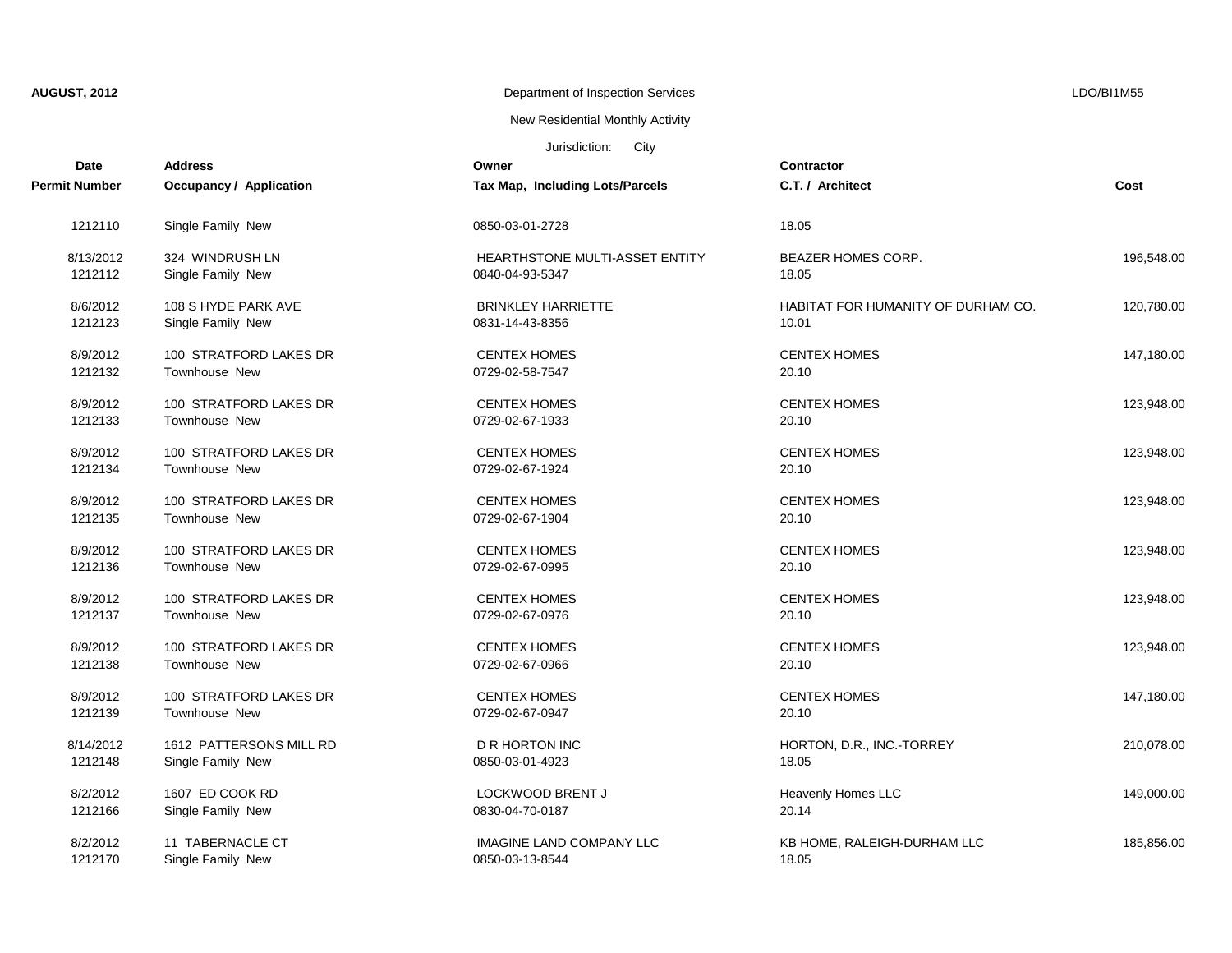New Residential Monthly Activity

| Date          | <b>Address</b>                 | Owner                             | Contractor                      |            |
|---------------|--------------------------------|-----------------------------------|---------------------------------|------------|
| Permit Number | <b>Occupancy / Application</b> | Tax Map, Including Lots/Parcels   | C.T. / Architect                | Cost       |
| 8/2/2012      | 710 GLADE ASTER DR             | KB HOME RALEIGH-DURHAM INC        | KB HOME, RALEIGH-DURHAM LLC     | 149,754.00 |
| 1212171       | Single Family New              | 0843-01-26-6635                   | 18.01                           |            |
| 8/13/2012     | 28 OXMOOR DR                   | HEARTHSTONE MULTI-ASSET ENTITY    | BEAZER HOMES CORP.              | 215,358.00 |
| 1212183       | Single Family New              | 0840-04-92-1976                   | 18.05                           |            |
| 8/30/2012     | 603 LIBSON ST                  | DAVIS PARK GROUP LLC              | ASHTON RALEIGH RESIDENTIAL, LLC | 191,150.00 |
| 1212197       | <b>Townhouse New</b>           | 0737-02-96-6013                   | 20.14                           |            |
| 8/30/2012     | 605 LIBSON ST                  | DAVIS PARK GROUP LLC              | ASHTON RALEIGH RESIDENTIAL, LLC | 162,950.00 |
| 1212198       | <b>Townhouse New</b>           | 0737-02-96-6011                   | 20.14                           |            |
| 8/30/2012     | 607 LIBSON ST                  | DAVIS PARK GROUP LLC              | ASHTON RALEIGH RESIDENTIAL, LLC | 179,825.00 |
| 1212199       | <b>Townhouse New</b>           | 0737-02-95-6919                   | 20.14                           |            |
| 8/30/2012     | 609 LIBSON ST                  | DAVIS PARK GROUP LLC              | ASHTON RALEIGH RESIDENTIAL, LLC | 168,650.00 |
| 1212201       | <b>Townhouse New</b>           | 0737-02-95-6907                   | 20.14                           |            |
| 8/30/2012     | 611 LIBSON ST                  | DAVIS PARK GROUP LLC              | ASHTON RALEIGH RESIDENTIAL, LLC | 179,825.00 |
| 1212202       | Townhouse New                  | 0737-02-95-6906                   | 20.14                           |            |
| 8/14/2012     | 2221 TANNERS MILL DR           | NC PROPERTIES II LLC              | Lennar Carolinas, LLC           | 177,342.00 |
| 1212203       | Single Family New              | 0840-02-96-8309                   | 18.05                           |            |
| 8/30/2012     | 613 LIBSON ST                  | DAVIS PARK GROUP LLC              | ASHTON RALEIGH RESIDENTIAL, LLC | 191,150.00 |
| 1212210       | Townhouse New                  | 0737-02-95-6903                   | 20.14                           |            |
| 8/2/2012      | 712 GLADE ASTER DR             | <b>KB HOME RALEIGH-DURHAM INC</b> | KB HOME, RALEIGH-DURHAM LLC     | 121,440.00 |
| 1212216       | Single Family New              | 0843-01-26-5568                   | 18.01                           |            |
| 8/16/2012     | 2219 TANNERS MILL DR           | <b>NC PROPERTIES II LLC</b>       | Lennar Carolinas, LLC           | 171,666.00 |
| 1212219       | Single Family New              | 0840-02-96-7369                   | 18.05                           |            |
| 8/30/2012     | 2220 TANNERS MILL DR           | NC PROPERTIES II LLC              | Lennar Carolinas, LLC           | 178,926.00 |
| 1212221       | Single Family New              | 0840-02-96-7274                   | 18.05                           |            |
| 8/16/2012     | 2218 TANNERS MILL DR           | NC PROPERTIES II LLC              | Lennar Carolinas, LLC           | 177,474.00 |
| 1212224       | Single Family New              | 0840-02-96-7234                   | 18.05                           |            |
| 8/14/2012     | 2216 PEAR TREE LN              | <b>BEAZER HOMES CORP</b>          | <b>BEAZER HOMES CORP.</b>       | 211.530.00 |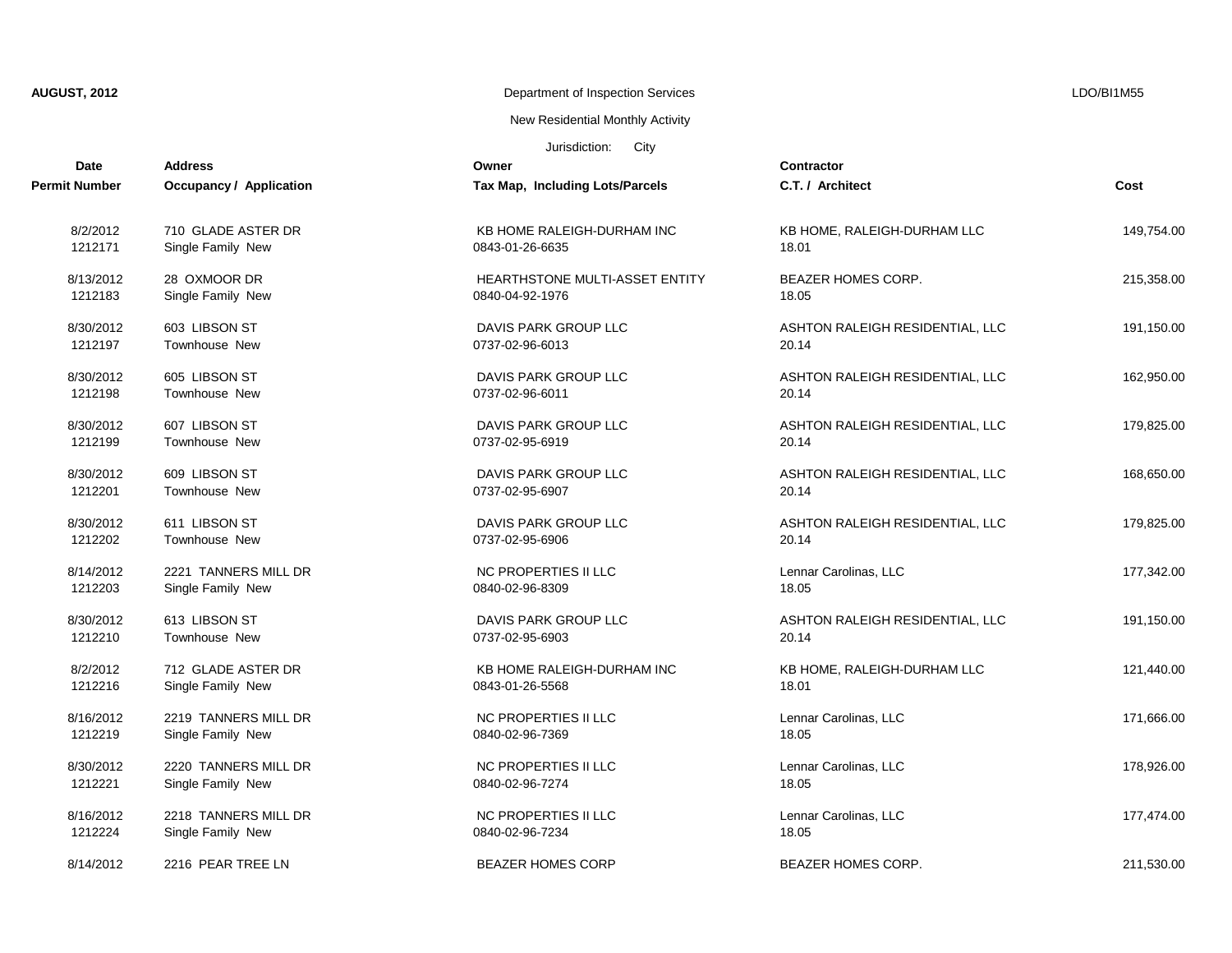New Residential Monthly Activity

| <b>Date</b>   | <b>Address</b>                 | Owner                                 | <b>Contractor</b>                 |            |
|---------------|--------------------------------|---------------------------------------|-----------------------------------|------------|
| Permit Number | <b>Occupancy / Application</b> | Tax Map, Including Lots/Parcels       | C.T. / Architect                  | Cost       |
| 1212231       | Single Family New              | 0739-02-68-3778                       | 20.14                             |            |
| 8/14/2012     | 2222 TANNERS MILL DR           | NC PROPERTIES II LLC                  | Lennar Carolinas, LLC             | 177,342.00 |
| 1212245       | Single Family New              | 0840-02-96-8224                       | 18.05                             |            |
| 8/14/2012     | 2223 TANNERS MILL DR           | NC PROPERTIES II LLC                  | Lennar Carolinas, LLC             | 178.068.00 |
| 1212246       | Single Family New              | 0840-02-96-8348                       | 18.05                             |            |
| 8/16/2012     | 2224 TANNERS MILL DR           | NC PROPERTIES II LLC                  | Lennar Carolinas, LLC             | 171,666.00 |
| 1212247       | Single Family New              | 0840-02-96-8263                       | 18.05                             |            |
| 8/14/2012     | 2225 TANNERS MILL DR           | NC PROPERTIES II LLC                  | Lennar Carolinas, LLC             | 180,312.00 |
| 1212248       | Single Family New              | 0840-02-96-8388                       | 18.05                             |            |
| 8/31/2012     | 203 SAGERVIEW WAY              | TOLL NC LP                            | TOLL BROTHERS OF NC II, INC.      | 358,974.00 |
| 1212254       | Single Family New              | 0717-02-66-5096                       | 20.12                             |            |
| 8/16/2012     | 3502 YORKSHIRE DR              | TOLEDO BUILDERS LLC                   | <b>DSM Builders Inc.</b>          | 233,302.00 |
| 1212265       | Single Family New              | 0803-02-76-5033                       | 17.07                             |            |
| 8/6/2012      | 2711 MAGNOLIA TREE LN          | <b>BEAZER HOMES CORP</b>              | <b>BEAZER HOMES CORP.</b>         | 185,460.00 |
| 1212274       | Single Family New              | 0739-02-68-5291                       | 20.14                             |            |
| 8/6/2012      | 332 WINDRUSH LN                | <b>HEARTHSTONE MULTI-ASSET ENTITY</b> | <b>BEAZER HOMES CORP.</b>         | 230,604.00 |
| 1212275       | Single Family New              | 0840-04-93-4329                       | 18.05                             |            |
| 8/6/2012      | 2303 PEAR TREE LN              | <b>BEAZER HOMES CORP</b>              | <b>BEAZER HOMES CORP.</b>         | 180,444.00 |
| 1212276       | Single Family New              | 0739-02-68-5855                       | 20.14                             |            |
| 8/8/2012      | 209 HALES WOOD RD              | OZ DEVELOPERS LLC                     | <b>HAGOOD HOMES OF WILMINGTON</b> | 165,000.00 |
| 1212285       | Single Family New              | 9797-02-99-7502                       | 20.12                             |            |
| 8/17/2012     | 138 DANEBORG RD                | IMAGINE LAND COMPANY LLC              | KB HOME, RALEIGH-DURHAM LLC       | 191,664.00 |
| 1212292       | Single Family New              | 0850-03-14-7123                       | 18.05                             |            |
| 8/2/2012      | 524 BIRCHRUN DR                | M/I HOMES OF RALEIGH LLC              | M/I HOMES OF RALEIGH LLC          | 171,798.00 |
| 1212296       | Single Family New              | 0825-03-43-0929                       | 16.03                             |            |
| 8/3/2012      | 902 SWEET GALE DR              | KB HOME RALEIGH-DURHAM INC            | KB HOME, RALEIGH-DURHAM LLC       | 174,570.00 |
| 1212297       | Single Family New              | 0843-01-27-9004                       | 18.01                             |            |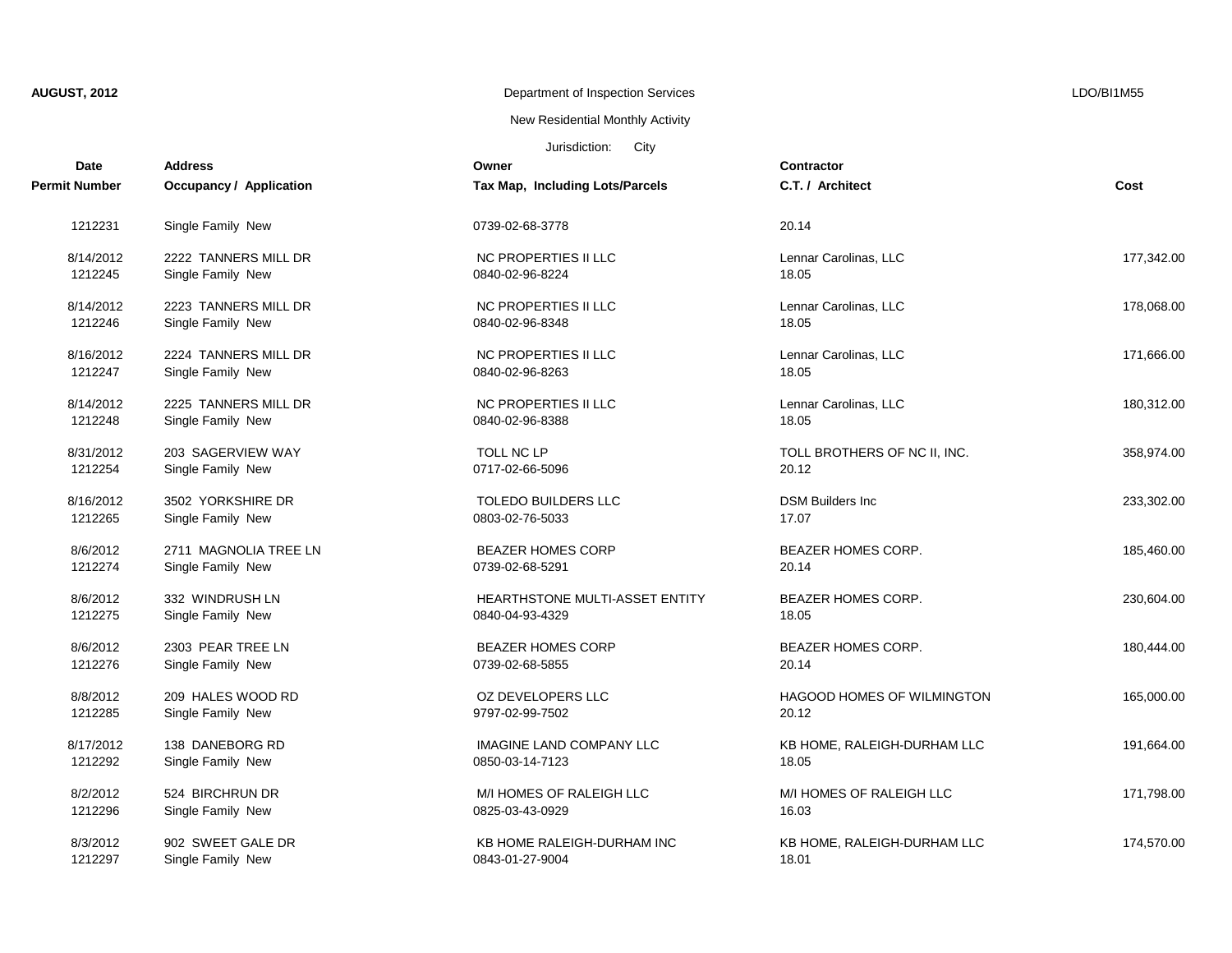## New Residential Monthly Activity

| Date          | <b>Address</b>                 | Owner                                 | <b>Contractor</b>                      |            |
|---------------|--------------------------------|---------------------------------------|----------------------------------------|------------|
| Permit Number | <b>Occupancy / Application</b> | Tax Map, Including Lots/Parcels       | C.T. / Architect                       | Cost       |
| 8/21/2012     | 7 COGGINS MINE CT              | GEORGE KING RD ASSOCIATES LLC         | Carolinian Homes, Inc.                 | 259,182.00 |
| 1212298       | Single Family New              | 0709-03-12-1189                       | 20.18                                  |            |
| 8/15/2012     | 203 KINSALE DR                 | CAROLINIAN HOMES INC                  | Carolinian Homes, Inc.                 | 212,916.00 |
| 1212300       | Single Family New              | 0709-03-02-2476                       | 20.18                                  |            |
| 8/9/2012      | 1410 SHILEY DR                 | D R HORTON INC-TORREY                 | HORTON, D.R., INC.-TORREY              | 167,442.00 |
| 1212322       | Single Family New              | 0834-04-81-2633                       | 17.08                                  |            |
| 8/6/2012      | 1304 COZART ST                 | D R HORTON INC TORREY                 | HORTON, D.R., INC.-TORREY              | 102,498.00 |
| 1212323       | Townhouse New                  | 0834-04-80-1712                       | 17.08                                  |            |
| 8/6/2012      | 1304 COZART ST                 | D R HORTON INC-TORREY                 | HORTON, D.R., INC.-TORREY              | 102,498.00 |
| 1212324       | Townhouse New                  | 0834-04-80-1710                       | 17.08                                  |            |
| 8/6/2012      | 1304 COZART ST                 | D R HORTON INC-TORREY                 | HORTON, D.R., INC.-TORREY              | 102,498.00 |
| 1212325       | Townhouse New                  | 0834-04-80-1618                       | 17.08                                  |            |
| 8/6/2012      | 1304 COZART ST                 | D R HORTON INC-TORREY                 | HORTON, D.R., INC.-TORREY              | 102,498.00 |
| 1212326       | <b>Townhouse New</b>           | 0834-04-80-1616                       | 17.08                                  |            |
| 8/31/2012     | 115 SAGERVIEW WAY              | TOLL NC LP                            | TOLL BROTHERS OF NC II, INC.           | 290,532.00 |
| 1212327       | Single Family New              | 0717-02-66-9301                       | 20.12                                  |            |
| 8/16/2012     | 5409 WESTON DOWNS DR           | MERITAGE HOMES OF NORTH               | Meritage Homes of North Carolina, Inc. | 311,652.00 |
| 1212365       | Single Family New              | 0709-03-14-0175                       | 20.18                                  |            |
| 8/10/2012     | 336 WINDRUSH LN                | HEARTHSTONE MULTI-ASSET ENTITY        | BEAZER HOMES CORP.                     | 233,640.00 |
| 1212379       | Single Family New              | 0840-04-93-3369                       | 18.05                                  |            |
| 8/10/2012     | 320 WINDRUSH LN                | <b>HEARTHSTONE MULTI-ASSET ENTITY</b> | <b>BEAZER HOMES CORP.</b>              | 233,640.00 |
| 1212380       | Single Family New              | 0840-04-93-6306                       | 18.05                                  |            |
| 8/10/2012     | 315 WINDRUSH LN                | HEARTHSTONE MULTI-ASSET ENTITY        | BEAZER HOMES CORP.                     | 234,696.00 |
| 1212381       | Single Family New              | 0840-04-93-6128                       | 18.05                                  |            |
| 8/10/2012     | 39 OXMOOR DR                   | HEARTHSTONE MULTI-ASSET ENTITY        | BEAZER HOMES CORP.                     | 233,640.00 |
| 1212382       | Single Family New              | 0840-04-92-2697                       | 18.05                                  |            |
| 8/13/2012     | 4618 MYRA GLEN PL              | MERITAGE HOMES OF NORTH               | Meritage Homes of North Carolina, Inc. | 358,050.00 |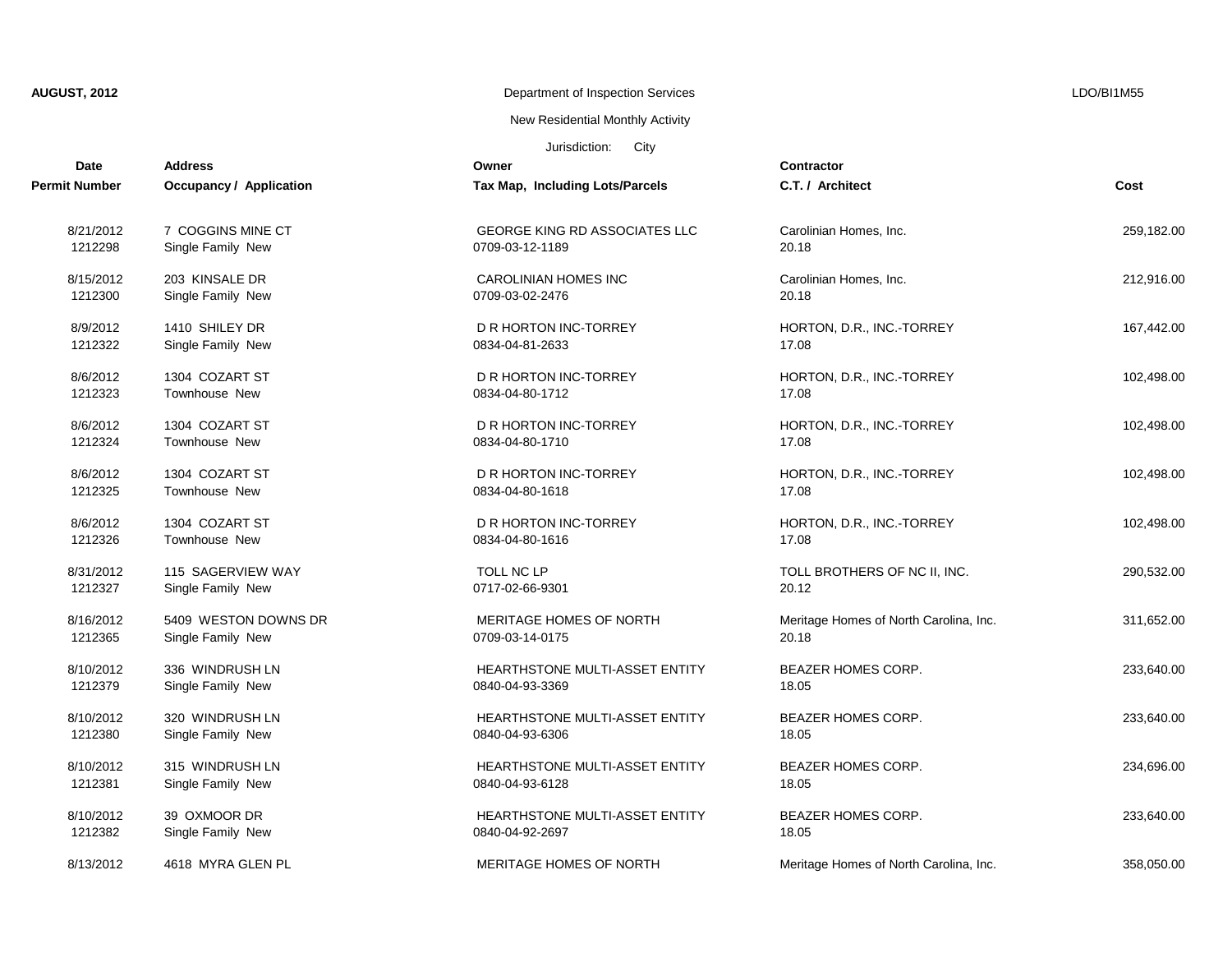| <b>AUGUST, 2012</b> |  |  |  |  |  |
|---------------------|--|--|--|--|--|
|---------------------|--|--|--|--|--|

New Residential Monthly Activity

| Date                 | <b>Address</b>                 | Owner                           | Contractor                |            |
|----------------------|--------------------------------|---------------------------------|---------------------------|------------|
| <b>Permit Number</b> | <b>Occupancy / Application</b> | Tax Map, Including Lots/Parcels | C.T. / Architect          | Cost       |
| 1212391              | Single Family New              | 204613-PP11358                  |                           |            |
| 8/15/2012            | 118 ENGLISH IVY LN             | SHERRON ROAD VENTURES LLC       | Lennar Carolinas, LLC     | 200,376.00 |
| 1212402              | Single Family New              | 0860-01-16-2187                 | 18.05                     |            |
| 8/30/2012            | 2810 REYNOLDA CIR              | EF VENTURES LLC                 | Citizens Homes Inc.       | 268,100.00 |
| 1212405              | Single Family New              | 0814-04-84-5099                 | 17.07                     |            |
| 8/30/2012            | 2901 REYNOLDA CIR              | EF VENTURES LLC                 | Citizens Homes Inc.       | 317,064.00 |
| 1212406              | Single Family New              | 0814-04-84-8156                 | 17.07                     |            |
| 8/14/2012            | 110 GLENVIEW LN                | HEARTHSTONE MULTI-ASSET ENTITY  | <b>BEAZER HOMES CORP.</b> | 160,446.00 |
| 1212408              | Single Family New              | 0850-01-05-3212                 | 18.05                     |            |
| 8/14/2012            | 111 GLENVIEW LN                | HEARTHSTONE MULTI-ASSET ENTITY  | BEAZER HOMES CORP.        | 180,444.00 |
| 1212409              | Single Family New              | 0850-01-05-4335                 | 18.05                     |            |
| 8/29/2012            | 703 POPLAR ST                  | <b>RYLAND GROUP INC THE</b>     | THE RYLAND GROUP, INC.    | 205,062.00 |
| 1212411              | Single Family New              | 0850-02-85-9752                 | 18.05                     |            |
| 8/29/2012            | 705 POPLAR ST                  | <b>RYLAND GROUP INC THE</b>     | THE RYLAND GROUP, INC.    | 201,894.00 |
| 1212412              | Single Family New              | 0850-02-85-9687                 | 18.05                     |            |
| 8/31/2012            | 2022 HAWKINS ST                | D R HORTON INC                  | HORTON, D.R., INC.-TORREY | 256,476.00 |
| 1212414              | Single Family New              | 0850-03-01-8005                 | 18.05                     |            |
| 8/29/2012            | 1657 HOLLY GROVE WAY           | <b>BEAZER HOMES CORP</b>        | <b>BEAZER HOMES CORP.</b> | 139,062.00 |
| 1212440              | Townhouse New                  | 0739-01-36-1992                 | 20.10                     |            |
| 8/29/2012            | 1659 HOLLY GROVE WAY           | <b>BEAZER HOMES CORP</b>        | <b>BEAZER HOMES CORP.</b> | 139,062.00 |
| 1212441              | Townhouse New                  | 0739-01-36-1899                 | 20.10                     |            |
| 8/29/2012            | 1661 HOLLY GROVE WAY           | <b>BEAZER HOMES CORP</b>        | <b>BEAZER HOMES CORP.</b> | 139,062.00 |
| 1212442              | Townhouse New                  | 0739-01-36-1887                 | 20.10                     |            |
| 8/29/2012            | 1663 HOLLY GROVE WAY           | <b>BEAZER HOMES CORP</b>        | <b>BEAZER HOMES CORP.</b> | 139,062.00 |
| 1212443              | Townhouse New                  | 0739-01-36-1885                 | 20.10                     |            |
| 8/29/2012            | 1665 HOLLY GROVE WAY           | <b>BEAZER HOMES CORP</b>        | BEAZER HOMES CORP.        | 139,062.00 |
| 1212444              | Townhouse New                  | 0739-01-36-1873                 | 20.10                     |            |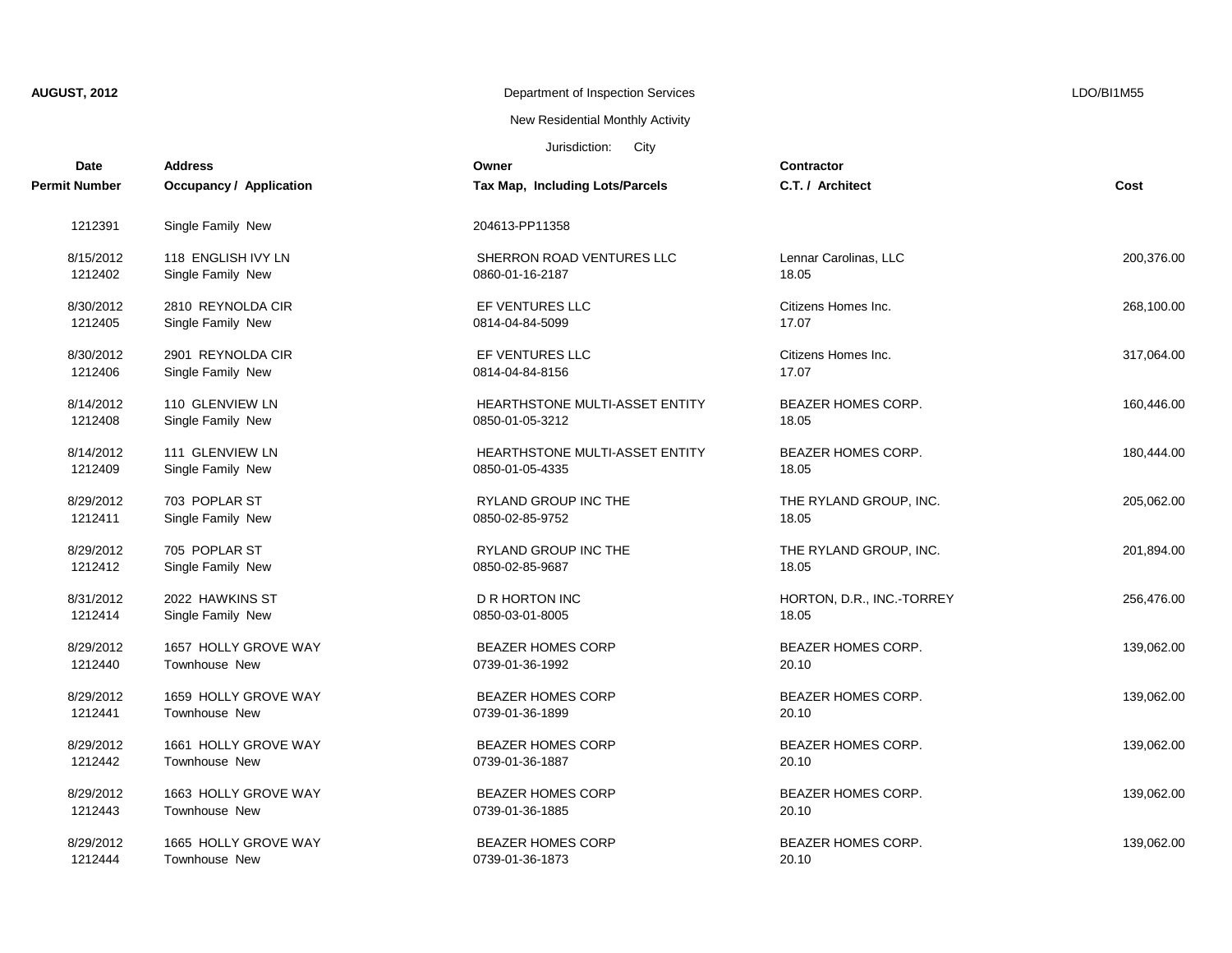## New Residential Monthly Activity

| <b>Address</b>                 | Owner                           | <b>Contractor</b>                      |            |
|--------------------------------|---------------------------------|----------------------------------------|------------|
| <b>Occupancy / Application</b> | Tax Map, Including Lots/Parcels | C.T. / Architect                       | Cost       |
| 710 SIDEPARK ST                | ASHTON RALEIGH RESIDENTIAL LLC  | ASHTON RALEIGH RESIDENTIAL, LLC        | 191,150.00 |
| Townhouse New                  | 0737-02-96-4123                 | 20.14                                  |            |
| 712 SIDEPARK ST                | ASHTON RALEIGH RESIDENTIAL LLC  | ASHTON RALEIGH RESIDENTIAL, LLC        | 164,525.00 |
|                                | 0737-02-96-4103                 |                                        |            |
| 714 SIDEPARK ST                | ASHTON RALEIGH RESIDENTIAL LLC  | ASHTON RALEIGH RESIDENTIAL, LLC        | 170,300.00 |
| Townhouse New                  | 0737-02-96-3184                 | 20.14                                  |            |
| 716 SIDEPARK ST                | ASHTON RALEIGH RESIDENTIAL LLC  | ASHTON RALEIGH RESIDENTIAL, LLC        | 179,825.00 |
| <b>Townhouse New</b>           | 0737-02-96-3164                 | 20.14                                  |            |
| 718 SIDEPARK ST                | ASHTON RALEIGH RESIDENTIAL LLC  | ASHTON RALEIGH RESIDENTIAL, LLC        | 170,300.00 |
| Townhouse New                  | 0737-02-96-3144                 | 20.14                                  |            |
| 720 SIDEPARK ST                | ASHTON RALEIGH RESIDENTIAL LLC  | ASHTON RALEIGH RESIDENTIAL, LLC        | 191,150.00 |
| Townhouse New                  | 0737-02-96-3124                 | 20.14                                  |            |
| 3 CRAWFORD CT                  | RYLAND GROUP INC THE            | THE RYLAND GROUP, INC.                 | 159,918.00 |
| Single Family New              | 0850-02-85-1551                 | 18.05                                  |            |
| 4618 MARENA PL                 | MERITAGE HOMES OF NORTH         | Meritage Homes of North Carolina, Inc. | 231,660.00 |
| Single Family New              | 0709-03-14-0489                 | 20.18                                  |            |
| 4625 MARENA PL                 | MERITAGE HOMES OF NORTH         | Meritage Homes of North Carolina, Inc. | 252,780.00 |
| Single Family New              | 0709-03-14-1350                 | 20.18                                  |            |
| 5501 WESTON DOWNS DR           | MERITAGE HOMES OF NORTH         | Meritage Homes of North Carolina, Inc. | 197,340.00 |
| Single Family New              | 0709-03-04-9145                 | 20.18                                  |            |
| 9 DALY CT                      | LENNAR CAROLINAS LLC            | Lennar Carolinas, LLC                  | 155,958.00 |
| <b>Townhouse New</b>           | 0824-03-11-4391                 | 17.11                                  |            |
| 11 DALY CT                     | LENNAR CAROLINAS LLC            | Lennar Carolinas, LLC                  | 121,704.00 |
| Townhouse New                  | 0824-03-11-4355                 | 17.11                                  |            |
| 13 DALY CT                     | LENNAR CAROLINAS LLC            | Lennar Carolinas, LLC                  | 128,700.00 |
| Townhouse New                  | 0824-03-11-4355                 | 17.11                                  |            |
| 15 DALY CT                     | LENNAR CAROLINAS LLC            | Lennar Carolinas, LLC                  | 128.700.00 |
|                                | Townhouse New                   |                                        | 20.14      |